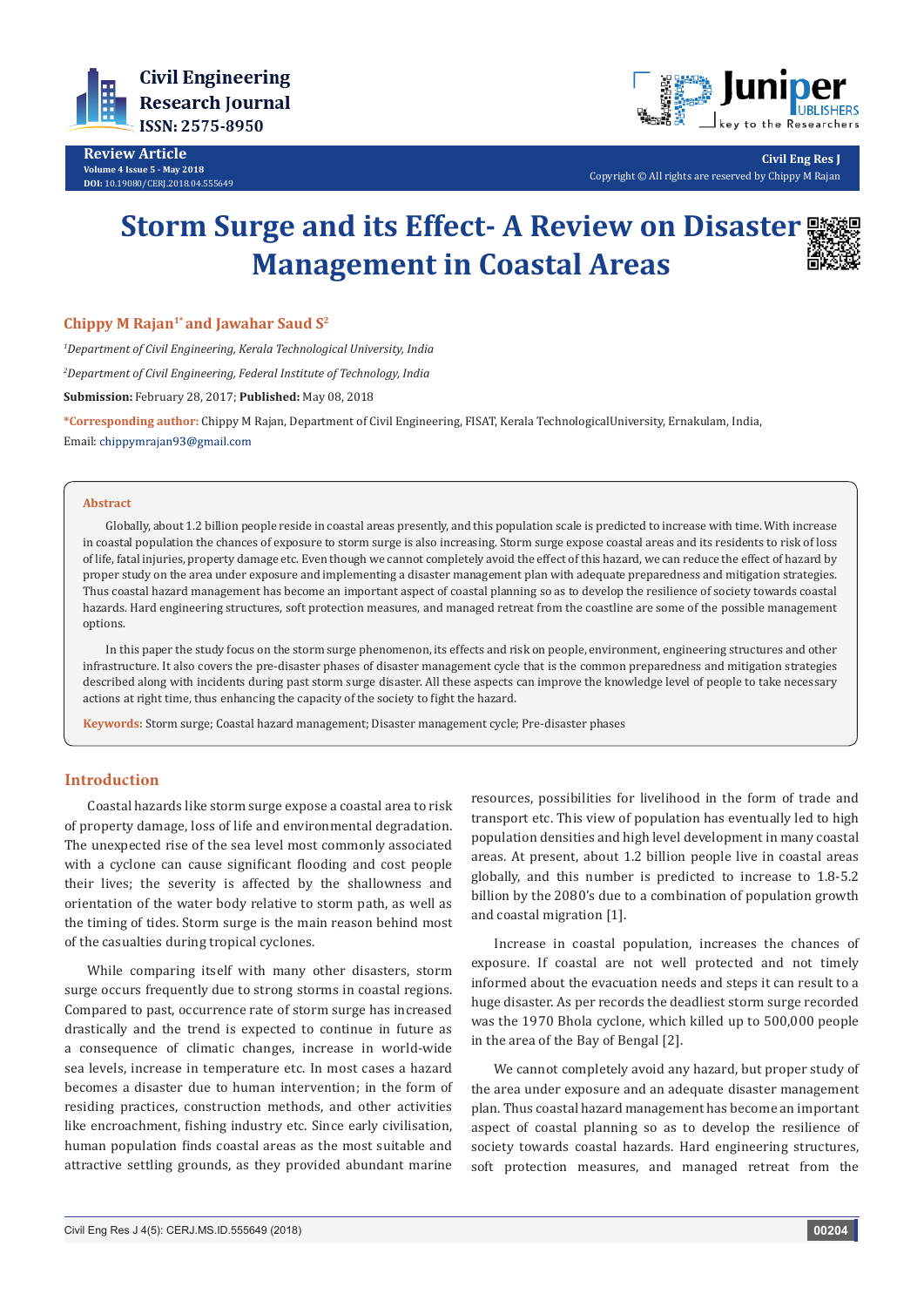coastline are some of the possible management options. This review paper focuses on the risks of storm surge phenomenon and its effects; paper also covers the pre-disaster phases of disaster management cycle that is the effectiveness of common mitigation and preparedness strategies.

## **Impact of Storm Surge**

A storm surge can lead to extreme flooding in coastal areas, causing property damage, loss of human life, coastal erosion, change in ecosystem etc. The two most vulnerable areas during

**Table 1:** Damage Level of Storm Surge (NOAA U.S, 2015).

storm surge are the estuaries and coastal areas. The severity of a surge is impacted by the wind intensity, forward speed and the angle of the approaching storm, the width and slope of the continental shelf. Table 1 shows the level of damage of storm surge followed by different categories of hurricanes and Table 2 shows impact of some of the past events [3]. The deadliest storm surge on record was the 1970 Bhola cyclone, which killed up to 500,000 people in the area of the Bay of Bengal. Table 2 shows list of death followed by various scenarios of storm surge [3].

| Category | <b>Sustained Winds (MPH)</b> | Damage       | <b>Storm Surge</b> |
|----------|------------------------------|--------------|--------------------|
|          | 74-95                        | Minimal      | 4-5 Feet           |
|          | 96-110                       | Moderate     | 6-8 Feet           |
|          | 111-130                      | Extensive    | 9-12 Feet          |
|          | 131-155                      | Extreme      | 13-18 Feet         |
|          | >155                         | Catastrophic | $>18$ Feet         |

**Table 2:** Impact of Past Storm Surge Events.

| Category                       | <b>Storm Surge Height in</b><br>Feet | <b>Death</b> | <b>Property Damage in \$</b> |                  |
|--------------------------------|--------------------------------------|--------------|------------------------------|------------------|
| Galveston(1900) U.S            | 4                                    | Aug. $15$    | 8000                         | 30 Million       |
| Floyd (1999) North<br>Carolina | 4                                    | 9.0ct        | 57                           | 6.9 Billion      |
| Katrina (2005) U.S.            |                                      | $25 - 28$    | 1836                         | 108 Billion      |
| Rita (2005) U.S.               |                                      | > 5          | 125                          | 12 Billion       |
| Irma (2017) U.S.               |                                      | Oct.15       | 134                          | $>64.66$ Billion |



**Figure 1:** (A) Completely Damaged Electrical Panels and Water Heaters Installed below the First Floor; (B) Displaced House and Deck Constructed on Slab Footing (FEMA P-942, MAT Report, Hurricane Sandy).

Briefly, storm surge can cause damage to building foundation, framing, finishing collapsing the entire stability of the structure. Non-structural damage, like failure of MEP systems (depends on the location), affecting the usability of the building are also common during storm surge [4] (Figure 1).

In most cases transportation facilities like roads, railways, bridges, ports, communication systems etc. (Figure 2) get damaged delaying the response and recovery thereby making disaster worse. Table 2 shows cost of property damage of certain past storm surge events [3].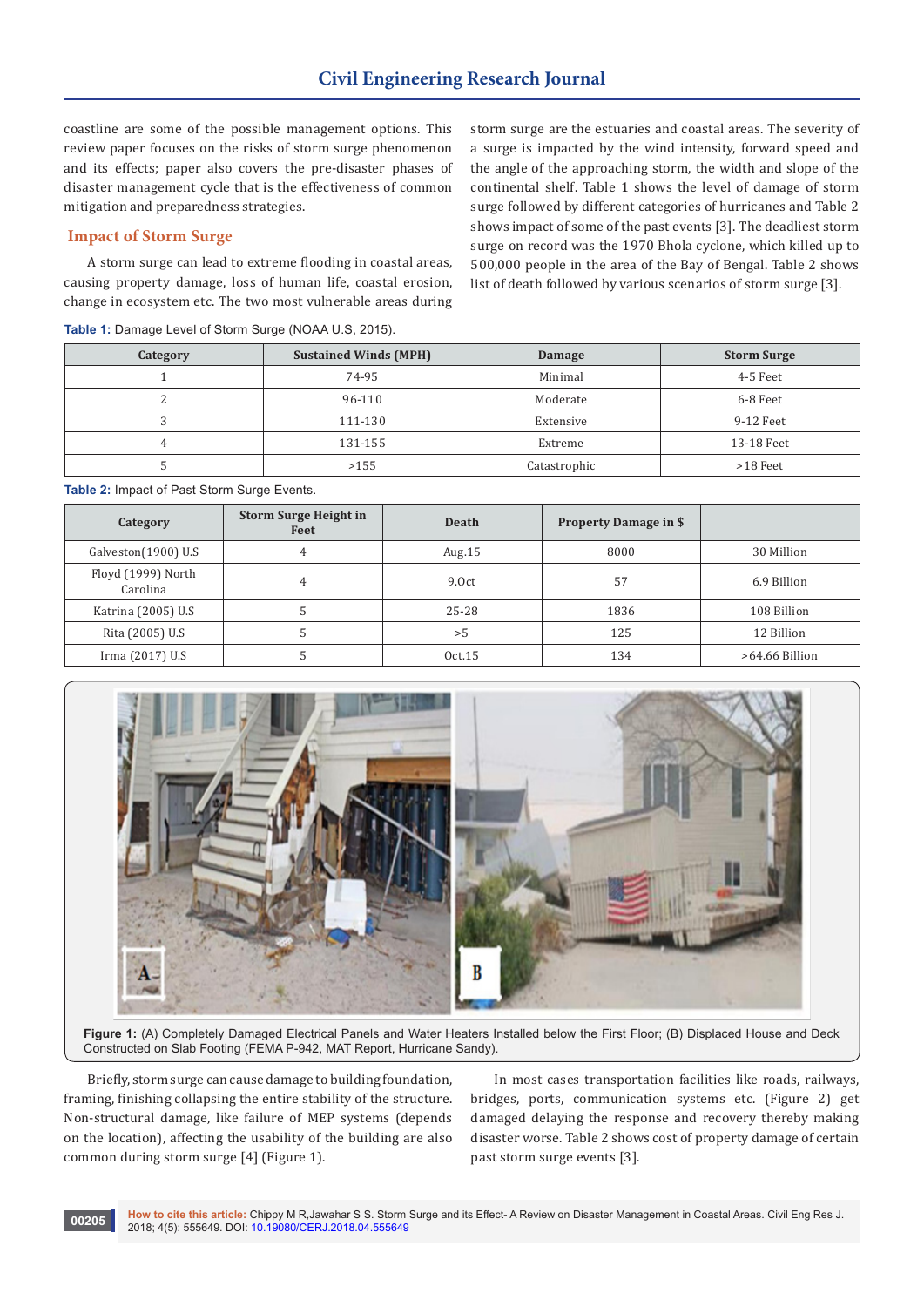

**Figure 2:** (A) Extensive Damage of Road after Storm Surge (Hurricane Jeanne, 2004),(B) Port Damaged after Storm Surge (Hurricane Irma, 2017) (NHC, U.S).

In some way or other environment is also vulnerable to such natural hazard. Loss of soil fertility due to saltwater intrusion not only affect the agricultural land but also makes changes in the wetland ecosystems, turning them inhabitable for some organisms. As Per the US Geological Survey after hurricanes Katrina and Rita, about 560km<sup>2</sup> of land was transformed to water destroying the breeding grounds for marine mammals, brown pelicans, turtles, and fish, and migratory species such as redhead ducks [5]. The floodwater often carries toxic substances such as heavy metals, ammonia, pesticides, untreated sewage and phosphate. These substances cause problems like degradation

of water quality and decrease in dissolved oxygen, resulting in dead organisms and can also often lead to epidemic disaster. Hurricane Katrina caused oil spills from 44 facilities throughout south eastern Louisiana, which resulted in over 26,000m3 of oil being leaked. Most were contained on-site, though some oil entered the ecosystem and residential areas [5]. After Murphy Oil refinery spill, 1,800 homes were oiled in the towns of Chalmette and Meraux. The flood waters that covered New Orleans were pumped into Lake Pontchartrain, which took 43 days to complete [5].



**Figure 3:** Erosion of Beaches (Before and After) (United States Geological Survey, USGS).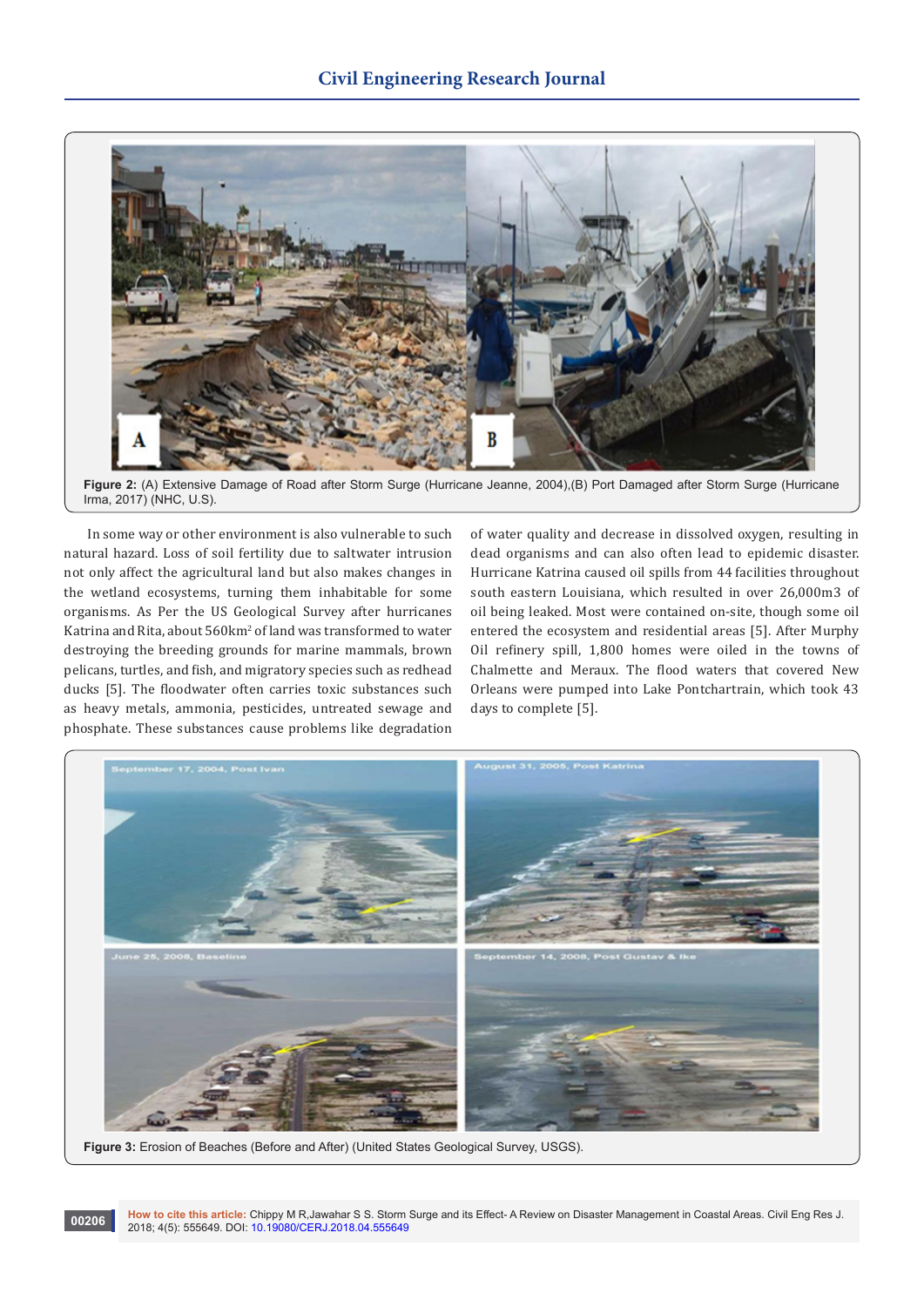Erosion of Beaches is another impact of storm surge. In Case of Dauphin Island, Alabama (Figure 3), repeated attacks by hurricane waves and surge have taken a toll on Island, carving a breach in the narrow island, toppling beachfront homes, and eroding large stretches of coast. The yellow arrow in each image points to the same feature Error! Reference source not found.

## **Effectiveness of different types of Mitigation Measures**

## **Hard engineering techniques**

Hard coastal defensive structures are the most effective option for surge mitigation and stabilizing shoreline at a fixed position. Groins, Sea walls, Revetments, Breakwaters, Fixed dams, Retaining walls are some protection structures used commonly in developing countries due to its low instalment and maintenance cost compared to higher technology option like storm surge barriers which is effectively implemented in developed countries. Some examples include, the Thames movable barrier located in central London, prevents London from being flooded by storm surges moving up from the North Sea. It needs to be raised only during high tide and at ebb tide it can be lowered to release the water that backs up behind it. Movable barriers also require simultaneous investment in flood warning systems to inform when to close the barrier. Number of examples of effectively performed fixed structures like Sea walls, Groins, Breakwaters is visible throughout different countries.

Apart from its merits, hard structures also have some price to pay. It adversely influences the recreational use and ecological matters within the coastal zone. For example, when seawalls are constructed erosion of the beach in front of the seawall continues to become very narrow to completely disappear later. In case of groins, when it traps sediment on the up drift side, there is corresponding shoreline erosion on the down drift side because of the interruption in longshore transport.

#### **Soft engineering techniques**

Soft coast measures make use of environmental friendly techniques to achieve the same objective of hard defence structures. Soft techniques aims in achieving a balance between the need for protection against erosion while maintaining and enhancing shoreline functions. It includes developing a natural shoreline, mangrove forest, bioengineered seawalls, Geotubes, Beach replenishment etc. Even though in most cases they are considered to be temporary defence structure with a fair amount of success, the long term goal of the planners is to develop soft coast so that we can completely abandon the hard structures [6].

As per UNEP during Tsunami 2004, it was natural defence structures who performed well compared to engineered structures. After storm surge in Orissa state (India) October 2009, a study in Kendrapada District [409 villages], indicated that 1.72 additional deaths per village within 10km of the coast were avoided due to the existence of Mangrove forest from 30,766 ha to 17,900 hectare .Similarly for same event the loss of US\$33.31 was observed in Bankual village which was protected by Mangrove Ecosystem Wildlife Sanctuary (145km2) compared to Bandhamal village protected by embankments with a loss of US\$153.7 [7].

#### **Building Practices**



**Figure 4:** Houses with Different First Floor Elevations and Foundation Type Red Line shows the Level of Storm Surge (AIR Worldwide 2015, Hurricane Sandy).

Foundation type and first floor elevation are the main determinants of a residential building's vulnerability. Buildings with an elevated first floor are found to be less vulnerable to damage compared to buildings with the first floor on street level; however buildings with an elevated first floor could still sustain significant damage, depending on the foundation type [4] (Figure 4).

**How to cite this article:** Chippy M R,Jawahar S S. Storm Surge and its Effect- A Review on Disaster Management in Coastal Areas. Civil Eng Res J. **2018; 4(5): 555649. DOI: [10.19080/CERJ.2018.04.555649](http://dx.doi.org/10.19080/CERJ.2018.04.555649)**<br>2018; 4(5): 555649. DOI: 10.19080/CERJ.2018.04.555649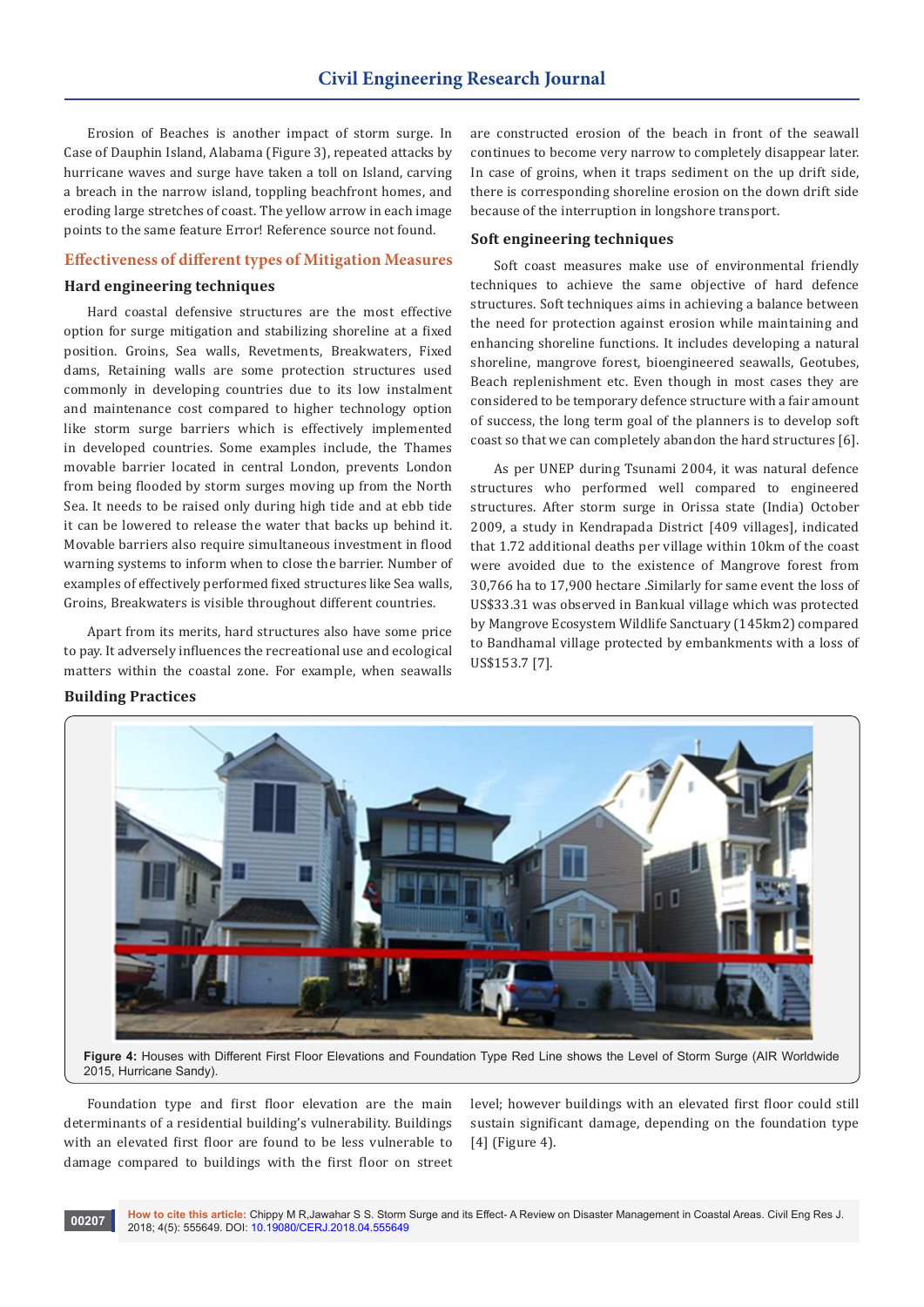Main two types of foundations are the closed and open foundation:Closed foundation walls create large obstructions to hydrodynamic loads associated with moving water, thus closed foundations are also more vulnerable to scour than open foundations. Figure 5 shows a successful pile foundation following Hurricane Katrina (Dauphin Island, Alabama).



## **Managed retreat and controlled construction practices**

Congested construction practices near coastal area is a major threat during storm surge as it will increase the exposure and slow down the evacuation process. Case of Bay of Bengal where thousands of people killed in the overpopulated coastal regions during series of cyclones events is the best example for uncontrolled coastal construction disaster. Managed retreat is a non-structural measures were a certain area is cleared for surge flooding is a good choice of mitigation measure. Managed Retreat of Pacifica State Beach in 2005 become a success with reduction of flood hazards, increase in functioning wetland habitat, and expanded recreation opportunities [8].

# **Challenges in Implementation of Mitigation Measures**

The high cost and the requirement for specialist knowledge in the design and implementation phases may prove a barrier to implementation of hard engineering structures like Storm surge barriers. For structures like Seawall, Break water etc. availability of suitable material, space transportation of this building material to location etc. is a major challenge. All type of engineered structure face challenge of periodic maintenance. Case of villages of Kerala in Ernakulam district affected during event of Ockhi cyclone (December, 2017) is an example for lack of periodic maintenance of existing Seawall.

In case of Soft engineering structures, extreme events with very high water levels and wind speeds may severely damage or destroy mangrove areas, vegetation etc. making them less effective and time taken for its natural recovery act as another challenge.

Since construction of elevated structure is more costly compared to non- elevated, Residents are unwilling for such practice making them in danger.

Attitude of coastal community to settle in storm surge prone area neglecting danger due to congestion and exposure is a major challenge for managed retreat project.

# **Community Preparations for Storm Surge Event**

Preparedness is one of the most important pre-disaster phase of disaster management cycle which aims not only in increasing the community resilience (capacity to face a disaster), but also focus on the sustainable development of the community. In case of most of the disaster events more than 90 percentage of fund is used for post-disaster phase, if more care is provided in pre-disaster phase it will eventually reduce the expense for recovery.

## **Early forecasting and warning system**

Early warning is a major element of disaster risk reduction. Early action often prevent a hazard turning into a human disaster, warning provides people enough time to implement the action plan. One of the main reason behind the pathetic condition in Kerala during Ockhi Cyclone (December, 2017) was the absence of an early warning. People were unaware of the occurrence cyclone or the surge followed by it.

#### **Educating people at risk**

Coastal residents can be empowered by giving proper education regarding the storm surge impacts, actions to be taken, 72 hour disaster kit etc. It also helps in keeping themselves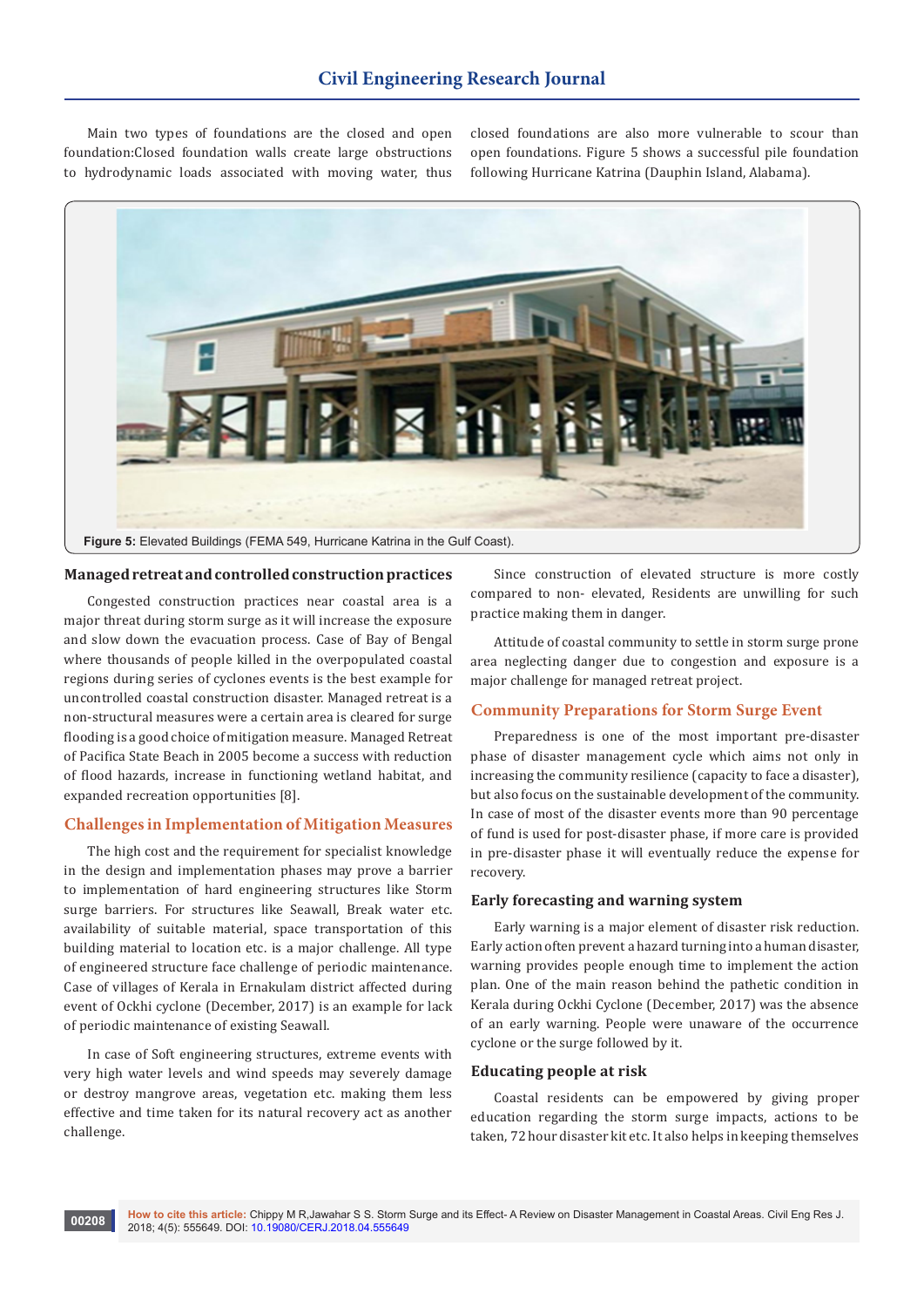alive until rescue arrives. In case of Myanmar (Cyclone Nargis, 2008) it was found that damages (138,000 fatalities) became worse not only due to improper evacuation plan but also due to lack of perception of threat of storm surge and residents fewer experiences of storm surge, because of which people didn't get any image of the possible disasters when the storm surge came. This is a clear example for lack of proper education among coastal people [9].

## **Evacuation Plan in case of emergency**

An evacuation plan lays out how to escape safely from the vicinity of disaster prone area to rescue shelters during an emergency. It involves activities like provision of transportation and communication facilities, opening shelters, rescue & relief etc. The entire action plan developed will be executed response phase. During Storm Surge by Cyclone Sidr in Bangladesh (2007) absence of evacuation information along with lengthy evacuation distance to shelters made the situation worse since people were washed away before reaching the shelter and some of them were trapped inside the houses as they couldn't open the doors and windows due to flooding. There are some other cases like Storm surge (2012) due to hurricane Sandy in New York which caused widespread devastation to infrastructure like electricity and subway system. But unlike other failure cases, for a highly urbanized area of New York ,since subway system was stopped before storm and residents in highly flood prone area was evacuated immediately before flooding further personal loss was prevented [10-15].

#### **Conclusion**

Compared to other natural disasters storm surge is a hazard which occurs frequently due to strong storms in coastal areas. In most cases storm surge becomes a disaster when they occur unexpectedly without proper preparations and any preventive measures Storm surge not only has inverse impact on human life but also the environment, animals, infrastructural facilities, structures etc. All of them are in one way or another vulnerable to the hazard [16].

History of past events shows us that the money spend for post disaster management phases of response and recovery is higher ,the reason behind such a situation is due to the lack of importance given to the pre-disaster management phases that is the preparation and mitigation phases. Since prevention is said to be always better than cure, if proper care and importance is given for the strategies before any hazard ,then we can not only reduce the effect but can also prevent the expenditure during the post disaster periods [17-19].

Common structural and non-structural preventive measures that can be opted for storm surge event include engineered structures like sea walls, storm surge barrios, closure dams, natural defence structures like mangrove forest, proper building practices etc. Even though in most cases hard engineering structures are found to be more effective than soft engineered and non-structural measures, it is always better to go for

environmental friendly techniques and all present studies are looking forward to Soft coast rather than a Hard coast. The importance of effectiveness of Preparation techniques like provision of early warning system, 72 hour disaster kit, evacuation plan etc. is another important factor, which is clear from the examples already discussed in this paper. All these management techniques seek the assistance from government for establishment, but some of the preparation techniques can be achieved without outside assistance such as use of sand bags, coastal vegetation, proper construction materials and practices, provision of drainage, periodic maintenance of individual buildings etc. These kind of study helps to increase the resilience of community to fight the hazard in all possible, so as to ensure the safety and sustainability of the people.

# **References**

- 1. [United Nations Development Programme \(UNDP\), Human](http://hdr.undp.org/sites/default/files/hdr14-report-en-1.pdf)  [Development Report 2014, Sustaining Human Progress: Reducing](http://hdr.undp.org/sites/default/files/hdr14-report-en-1.pdf)  [Vulnerabilities and Building Resilience, p. 48-52](http://hdr.undp.org/sites/default/files/hdr14-report-en-1.pdf).
- 2. [IKCEST under UNESCO \(2017\), History's worst storm surges.](http://drr.ikcest.org/tutorial/1c5e4)
- 3. [Eric S Blake, Christopher W Landsea, Ethan J Gibney \(2011\) The](https://www.nhc.noaa.gov/pdf/nws-nhc-6.pdf)  [Deadliest, Costliest, and Most Intense United States Tropical Cyclones](https://www.nhc.noaa.gov/pdf/nws-nhc-6.pdf)  [from 1851 to 2010 \(And Other Frequently Requested Hurricane](https://www.nhc.noaa.gov/pdf/nws-nhc-6.pdf)  [Facts\), NOAA Technical Memorandum NWS NHC-6, National Hurricane](https://www.nhc.noaa.gov/pdf/nws-nhc-6.pdf)  [Centre](https://www.nhc.noaa.gov/pdf/nws-nhc-6.pdf).
- 4. [Karthik Ramanathan \(2015\) Insights into Storm Surge Vulnerability](http://www.air-worldwide.com/Publications/AIR-Currents/2015/Insights-into-Storm-Surge-Vulnerability/).
- 5. [Pervaze A Sheikh \(2005\) The Impact of Hurricane Katrina on Biological](https://www.everycrsreport.com/files/20051018_RL33117_6b17a54524e2a81234a7f392e35835a64e0b16af.pdf)  [Resources, Congressional Research Service.](https://www.everycrsreport.com/files/20051018_RL33117_6b17a54524e2a81234a7f392e35835a64e0b16af.pdf)
- 6. Ioannis Georgiou, Kevin Hanegan (2016) Coastal Processes, Hazards and Society, Coastal Engineering and Societal Response to Coastal Hazards, University of New Orleans, 2016.
- 7. [Anna McIvor, Tom Spencer, Iris Möller, Mark Spalding \(2012\) Storm](http://www.innovators2015.com/Resources/storm-surge-reduction-by-mangroves-report.pdf)  [Surge Reduction by Mangroves. Natural Coastal Protection Series ISSN](http://www.innovators2015.com/Resources/storm-surge-reduction-by-mangroves-report.pdf)  [2050-7941.](http://www.innovators2015.com/Resources/storm-surge-reduction-by-mangroves-report.pdf)
- 8. [Kershner J \(2018\) Restoration and Managed Retreat of Pacifica State](http://www.cakex.org/case-studies/restoration-and-managed-retreat-pacifica-state-beach)  [Beach \[Case study on a project of ESA PWA\].](http://www.cakex.org/case-studies/restoration-and-managed-retreat-pacifica-state-beach)
- 9. [Yu Huang, Peng Jin \(2017\) Impact of human interventions on coastal](file:///D:/manasa/pending/New%20folder/CERJ-RW-18-744_W/Impact%20of%20human%20interventions%20on%20coastal%20and%20marine%20geological%20hazards:%20a%20review)  [and marine geological hazards: a review, Bull Eng. Geol. Environ.](file:///D:/manasa/pending/New%20folder/CERJ-RW-18-744_W/Impact%20of%20human%20interventions%20on%20coastal%20and%20marine%20geological%20hazards:%20a%20review)
- 10. [Charles F Anderson, Jurjen A Battjes, et al. \(2007\) The New Orleans](https://archive.org/details/erpreport)  [Hurricane Protection System: What Went Wrong and Why? American](https://archive.org/details/erpreport)  [Society of Civil Engineers](https://archive.org/details/erpreport).
- 11. [FEMA P-942 \(2013\), Mitigation Assessment Team Report: Hurricane](https://www.fema.gov/media-library/assets/documents/85922)  [Sandy in New Jersey and New York, Federal Emergency Management](https://www.fema.gov/media-library/assets/documents/85922)  [Agency, November 2013](https://www.fema.gov/media-library/assets/documents/85922).
- 12. [FEMA P-550 \(2009\), Recommended Residential Construction for](https://www.fema.gov/media-library/assets/documents/3972)  [Coastal Areas Building on Strong and Safe Foundations \(2nd edn\).](https://www.fema.gov/media-library/assets/documents/3972)
- 13. Miguel Llanos (2005) 44 oil spills found in southeast Louisiana, MSNBC.
- 14. [Yu Huang, Peng Jin \(2017\) Impact of human interventions on coastal](file:///D:/manasa/pending/New%20folder/CERJ-RW-18-744_W/Impact%20of%20human%20interventions%20on%20coastal%20and%20marine%20geological%20hazards:%20a%20review)  [and marine geological hazards: a review, Bull Eng. Geol. Environ.](file:///D:/manasa/pending/New%20folder/CERJ-RW-18-744_W/Impact%20of%20human%20interventions%20on%20coastal%20and%20marine%20geological%20hazards:%20a%20review)
- 15. [United States Geological Survey \(2005\) Coastal Erosion on Dauphin](https://www.usgs.gov/media/images/coastal-erosion-dauphin-island-alabama-hurricane-waves-and-surge)  [Island Alabama from Hurricane Waves and Surge, Hurricane Katrina](https://www.usgs.gov/media/images/coastal-erosion-dauphin-island-alabama-hurricane-waves-and-surge)  [Impact Studies, USGS.](https://www.usgs.gov/media/images/coastal-erosion-dauphin-island-alabama-hurricane-waves-and-surge)
- 16. [Adam Hatzikyriakou, Ning Lin \(2017\) Impact of performance](https://www.sciencedirect.com/science/article/pii/S0951832016306627)  [interdependencies on structural vulnerability: A systems perspective](https://www.sciencedirect.com/science/article/pii/S0951832016306627)  [of storm surge risk to coastal residential communities. Reliability](https://www.sciencedirect.com/science/article/pii/S0951832016306627)  [Engineering and System Safety 158: 106-116.](https://www.sciencedirect.com/science/article/pii/S0951832016306627)